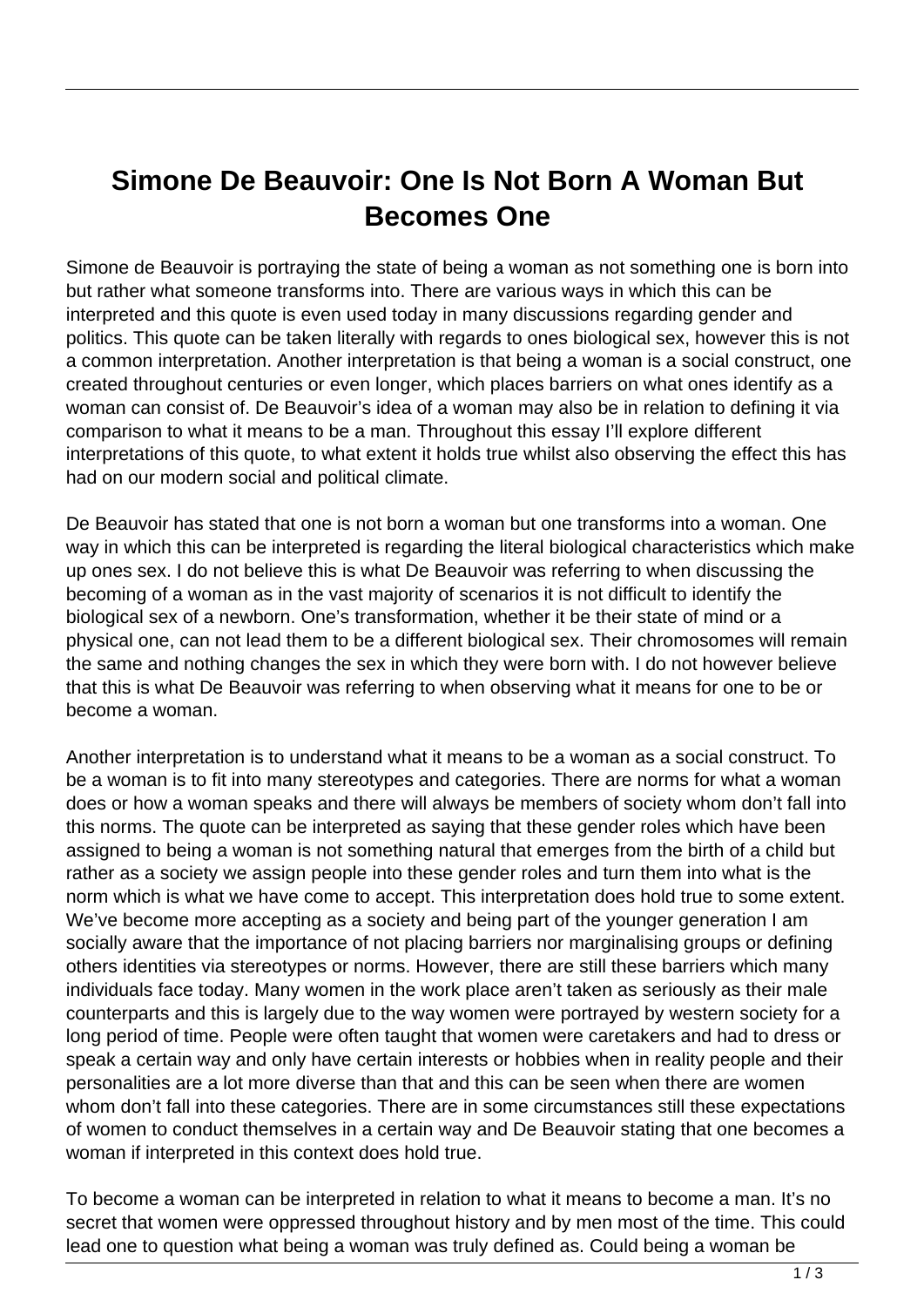defined as simply not being a man? Negation of what believed to be masculine characteristics could have been in many circumstances what resulted in very stubborn beliefs regarding the state of mind of a woman. How can one whom identifies as a man define what a woman is to be? This way of thinking isn't uncommon when it comes to many concepts. As humans we identify and define via comparisons and opposites. We know what light is because we understand darkness. If there was never any darkness how would one interpret being able to perceive everything? Is that just a given or is it because of a cause and effect relationship? Humans were able to begin to understand light due to its obvious differentiation from darkness however this was only the beginning of understanding the true nature of light. When man didn't know any better would it be surprising if women were understood and defined via their differentiation from men? And when this differentiation took place of categorising these two groups how did each group obtain it's certain set of characteristics. For a long time it was the belief that these characteristics are biological but it's not that simplistic. Environmental factors and specific circumstances, the countless factors for which would be near impossible to make a list for, resulted in different beliefs and perspectives on what it means to be a woman. So simply being a woman isn't a state of ones biological sex (which is something one can't change) however when discussing what it means to be a woman in regard to one's gender identity it is clear that this is a social and abstract construct which has been formed over many generations through different civilisations and time periods with different influences shaping what society as created as this idea of a woman. This idea may have in many scenarios been in relation to what it means to be a man as the masculine and feminine have been taught to be opposites and key characteristics of what it means to be man and woman. And when a child is born they are not automatically this idea of what makes a woman but rather subject to the transformation into what creates what we have been lead to believe is a woman. Taking this viewpoint into account it isn't too surprising that Simone de Beauvoir believed that one isn't brought into this world a woman but rather being a woman is something that one becomes.

Simone De Beauvoir raises a lot of questions when stating that a woman is not born but is created. Although I disagree with interpreting this as referring to the biological sex of a human being I do understand and appreciate the value it brings in identifying the societal constructs created around the definition of woman. To be a woman says so much more than ones biological sex as we've been taught there are certain ways to be a woman and also specific ways to be a man, as though one cannot be like the other and is bound by birth to such identity and way of being. These ideas that De Beauvoir discussed in her time have had a huge influence in todays social and political atmosphere as it has allowed many people to truly understand how to identify themselves without the societal boundaries which were once much more strictly put in place. From this quote it can be seen that identify is something much more diverse than what one is born with and rather these ideas we have of how people are meant to be or whom they are suppose to be are nothing more than ideas rather than a metaphysical reality. Simone de Beauvoir was right to observe this as to be a woman implies something more than one's biological sex but rather societal roles which are consequential to the being which should have nothing to do with whom one decides to be.

## **References:**

- 1. Butler, J. (1986). Sex and Gender in Simone de Beauvoir's Second Sex. Yale French Studies, (72), 35-49. doi:10.2307/2930225
- 2. Simone de Beauvoir Journalist Biography. (2019). Retrieved 4 October 2019, from